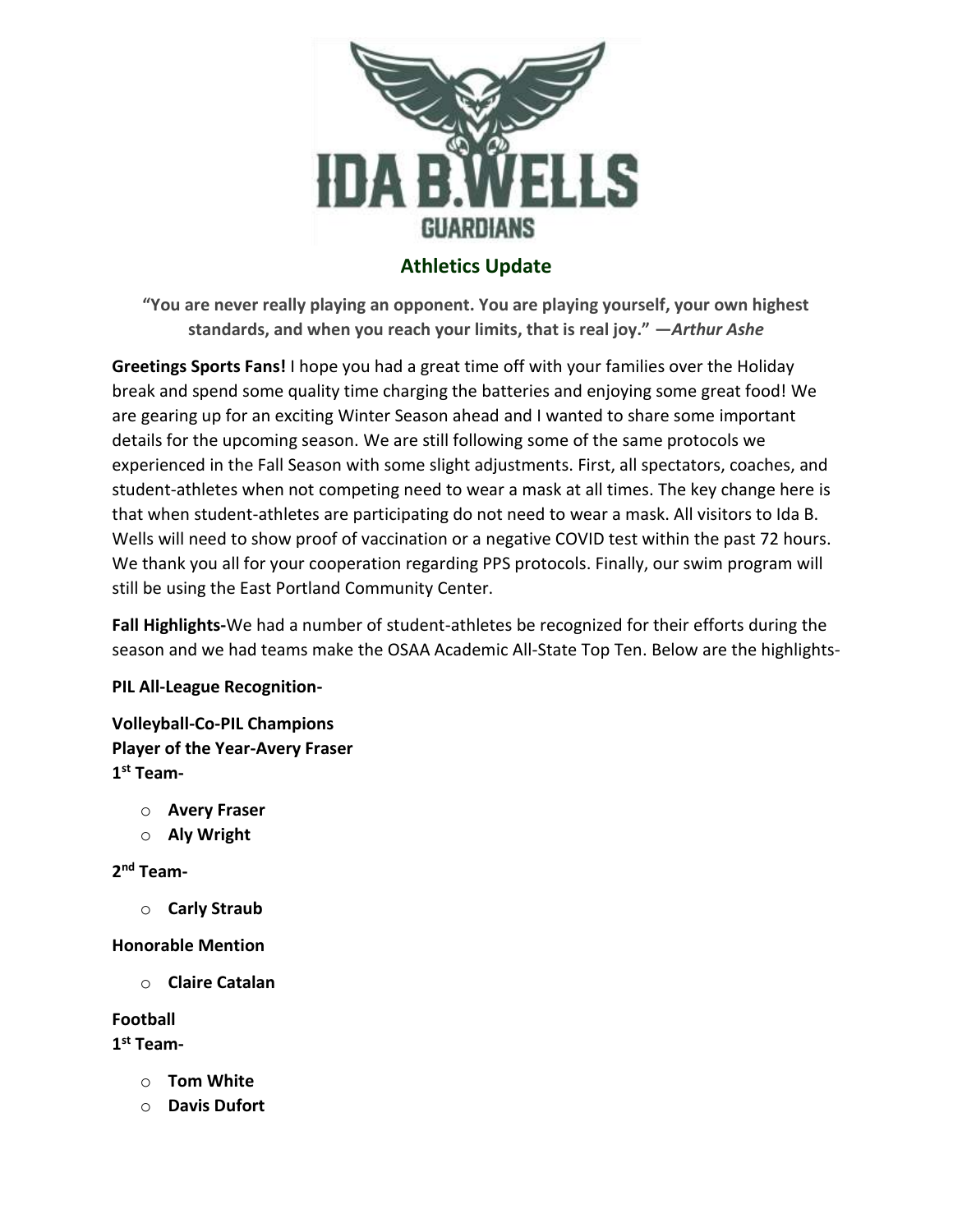### **Honorable Mention**

o **Jesse Litwin**

#### **Men's Soccer-**

### **1 st Team-**

o **Carter Kroenke**

## **2 nd Team-**

- o **Jacob Berg**
- o **Nico Lomanto**

### **Honorable Mention**

o **Harry Watson**

## **Women's Soccer**

### **1 st Team-**

- o **Daphne Reid**
- o **Elle Unflat**
- o **Finley Crabtree**

## **2 nd Team-**

o **Hannah Bradley**

### **Honorable Mention**

- o **Devera Graham**
- o **Ada Strecker**
- o **Calla Cheah**

### **Academic All State Top Ten Teams-**

- o **Football**
- o **Volleyball**
- o **Men's Soccer**
- o **Men's Cross-Country**

## **Congratulations to our All-League Members and to our teams for getting it done in the classroom!**

**The Week Ahead-** We kick off the Winter Season with Varsity Men's Basketball this week when we host Oakland from California on Wednesday night for a 7:30pm tip-off. On the women's side, we host Sandy for all three levels on Thursday and on Saturday we host Sherwood for a Varsity only contest at 3pm.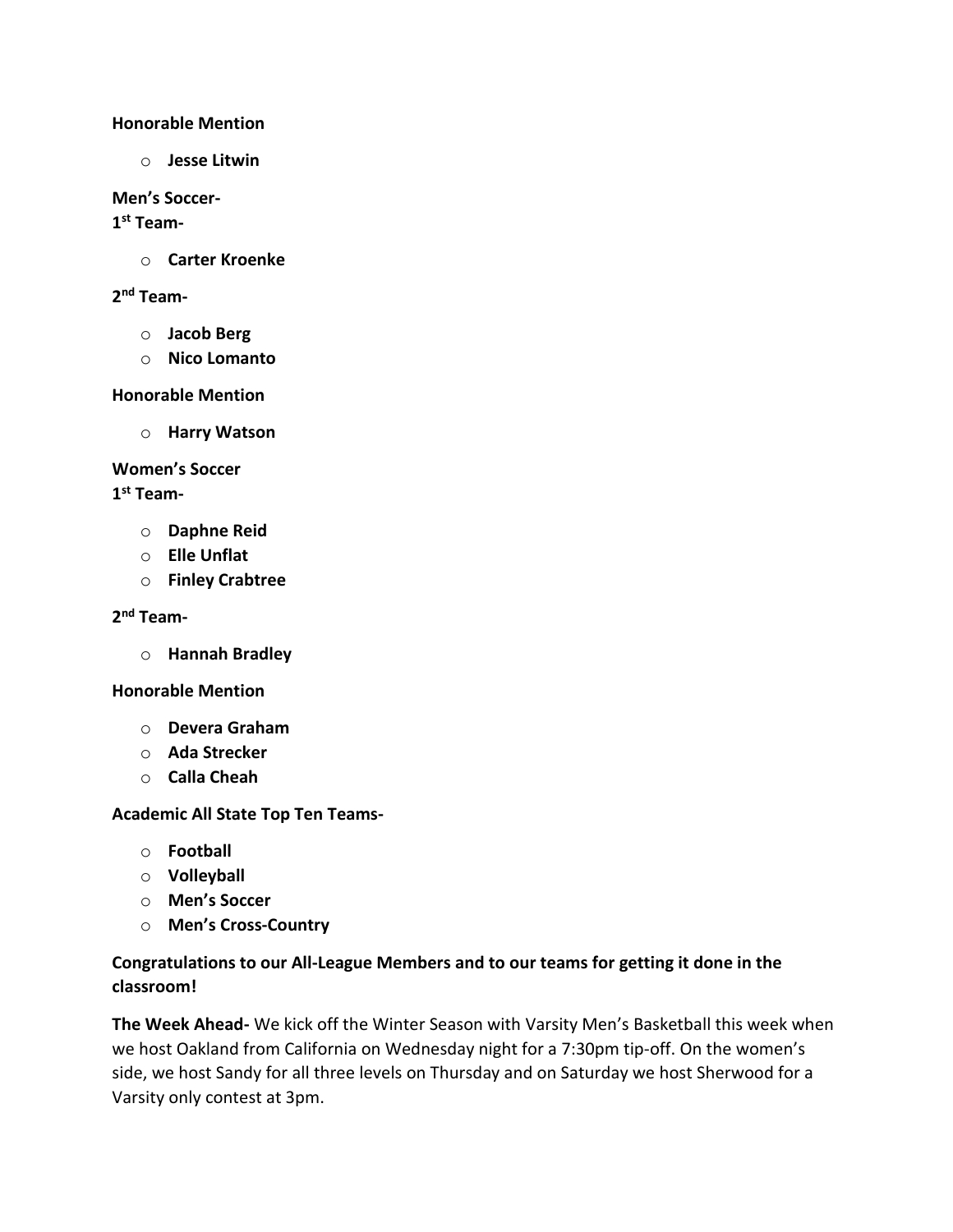**IBW Booster Club-** The athletics department would like to send a huge thank you to our Booster Club for all the great work they do providing for our school and community. If you would like to volunteer or become a member, please visit their website <https://www.ibwboosterclub.org/>

**Ida B. Wells Athletic Sponsorship-** If you are interested or know of anyone who is interested in becoming an Ida B. Wells Athletics Sponsor, please email me at [mnolan@pps.net](mailto:mnolan@pps.net) for more information. We like to promote all things local in our community. If you would like to make a donation to help support Ida B. Wells Athletics, please visit the following site<https://pps.schoolpay.com/pay/for/Athletic-Support/Sdbkbbq>

## **Sunday Tid-Bits-**

"Next time, ask: What's the worst that will happen? Then push yourself a little further than you dare."

**― Audre Lorde,** *Sister Outsider*

## **I. The Power Of Mentorship**

Having someone we can look up to and get guidance from is invaluable. Here are 7 qualities of a good mentor:

- 1. Someone who understands your vision.
- 2. Someone who sees you for who you are.
- 3. Someone who is trustworthy and honest.
- 4. Someone who challenges and supports you.
- 5. Someone who respects your autonomy and decisions.
- 6. Someone who can help you grow and diversify your strengths.
- 7. Someone who is patient and gives you space to make mistakes.

*Source: Sara Kuburic, Millennial Therapist*

### **II. Problems Are Great Opportunities**

Most people see problems as burdens and barriers. Leaders see them as opportunities to make things better.

Before we call something a problem, let's aspire to change our attitude toward the problem and see them as: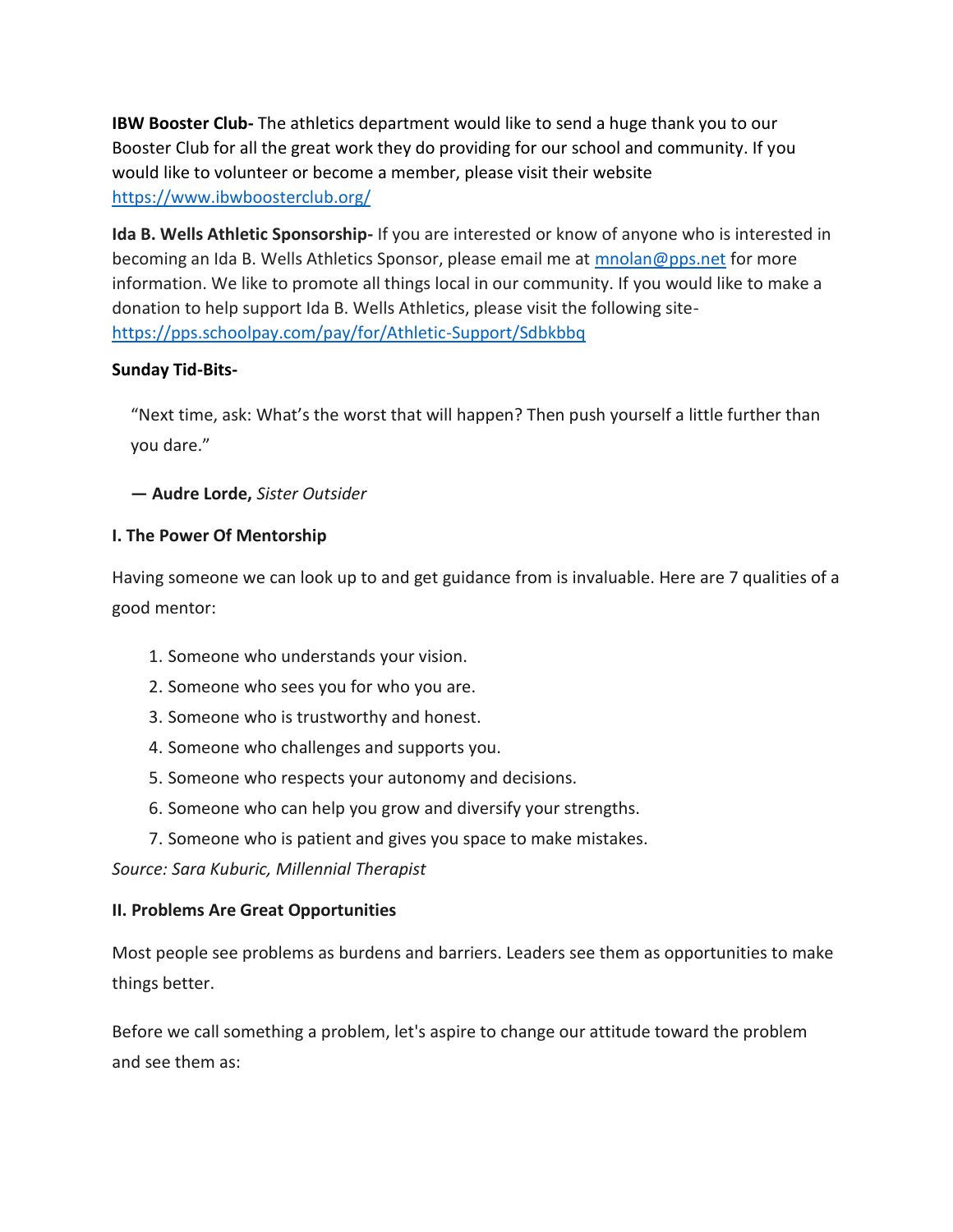- New Beginnings
- Gifts & Blessings
- Answers & Possibilities
- Opportunities to Unlearn and Relearn

## **III. A Lifetime To Learn**

Lessons most people take a lifetime to learn:

- That lesson will repeat itself until you learn it.
- Feeling sad after making a decision doesn't mean it was the wrong decision.
- Self-awareness is realizing that there is no opponent you're fighting against yourself.
- Sometimes saying goodbye doesn't mean you don't love something. It just means you love yourself too.
- If you keep one hand on your past and one hand on your future, you'll never have either. To embrace tomorrow, you must let go of yesterday.
- The world starts and ends entirely inside your mind. No matter where you end up, no matter how rich, or successful you become, you won't enjoy any of it if you get there at the expense of your mental health.

*Source: Steven Bartlett, The Diary Of A CEO*

## **IV. Question**

Is there a better way? Is there a kinder way?

## **V. This Week I Will**

- 1. Believe.
- 2. Look up.
- 3. Keep it real.
- 4. Trust my instincts.
- 5. Ask for what I want.

## **The Last Words…**

"Give yourself a gift of five minutes of contemplation in awe of everything you see around you. Go outside and turn your attention to the many miracles around you. This five-minutea-day regimen of appreciation and gratitude will help you to focus your life in awe."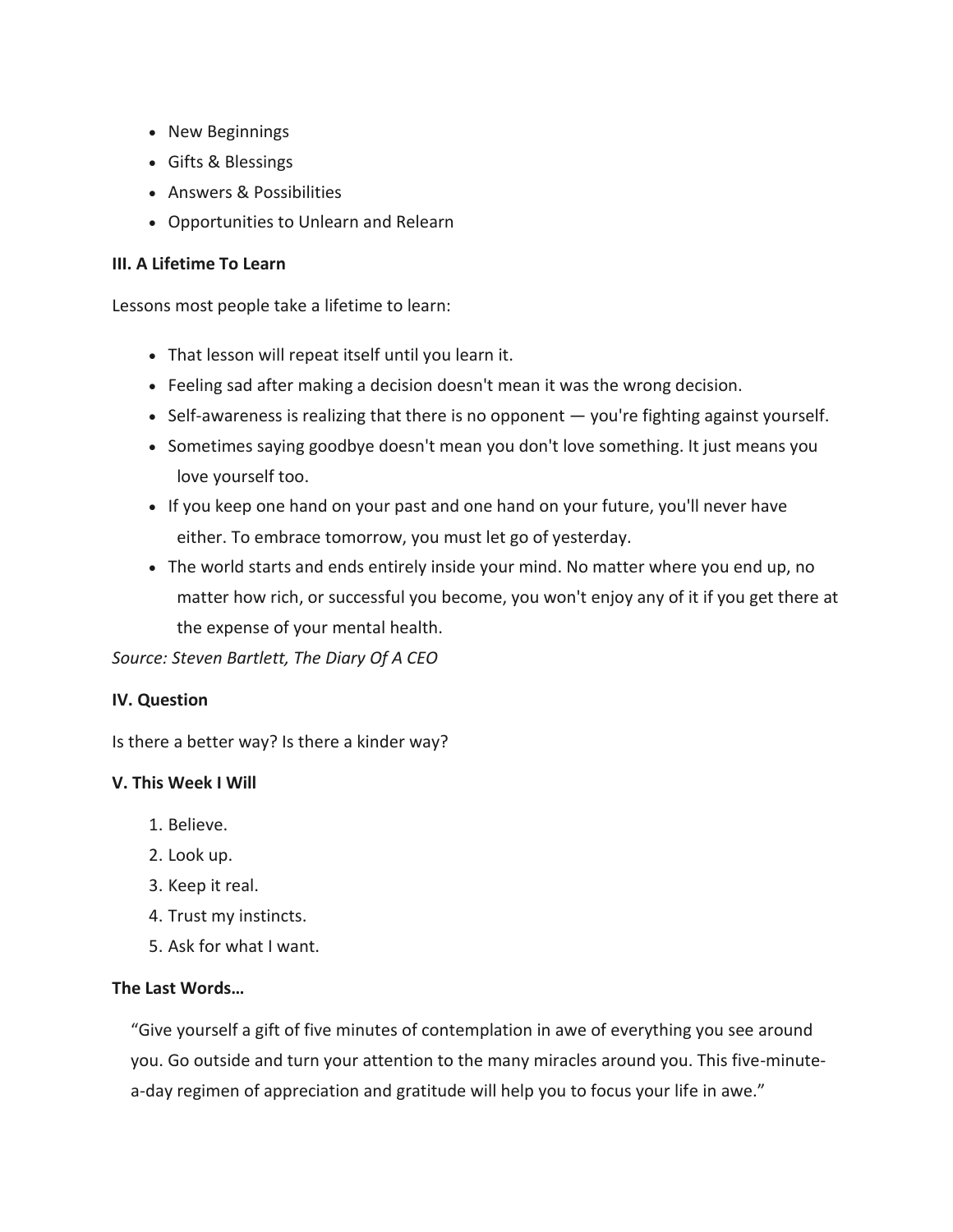### **12 Little Known Laws of Gratitude**

(That Will Change Your Life) WRITTEN by MARC CHERNOFF

## "Walk as if you are kissing the Earth with your feet." Thích Nh?t H?nh

Gratitude leads to greatness. It can literally turn what you have into more than enough, jobs into joy, chaos into order, uncertainty into clarity, and bring peace to an otherwise chaotic day.

The easiest way to make your blessings count is to count your blessings. Acknowledging the good things you already have in your life is of the essence, because whatever you appreciate and give thanks for will grow stronger in your life.

When Angel and I discuss the importance of gratitude with our coaching/course students, we often get a "Yeah, yeah, I know…" response.

*But the truth is, most of us don't know – because we're forgetful. In the haste of our busy lives we neglect many of the basic laws of gratitude, and thus miss out entirely on their positive effects.*

## *So here's a good refresher, for all of us:*

*1. The more you are in a state of gratitude, the more you will attract things to be grateful for*.

Be grateful for what you have, and you'll end up having more. Focus on what you don't have, and you'll never have enough.

## *2. Being happy won't always make you grateful, but being grateful will always make you happy.*

It's nearly impossible to sincerely appreciate a moment and frown about it at the same time. To be happy right now doesn't mean you don't desire more, it means you're grateful for what you have and patient for what's yet to come.

## 3. *Gratitude fosters true forgiveness, which is when you can sincerely say, "Thank you for that experience."*

It makes no sense to condemn or regret an important life lesson. Gratitude makes sense of yesterday, brings peace to the present, and creates a positive vision for tomorrow.

## *4. You never need more than you have at any given moment.*

It has been said that the highest form of prayer is giving thanks. Instead of praying 'for' things, give thanks for what you already have. When life gives you every reason to be negative, think of one good reason to be positive. There's always something to be grateful for.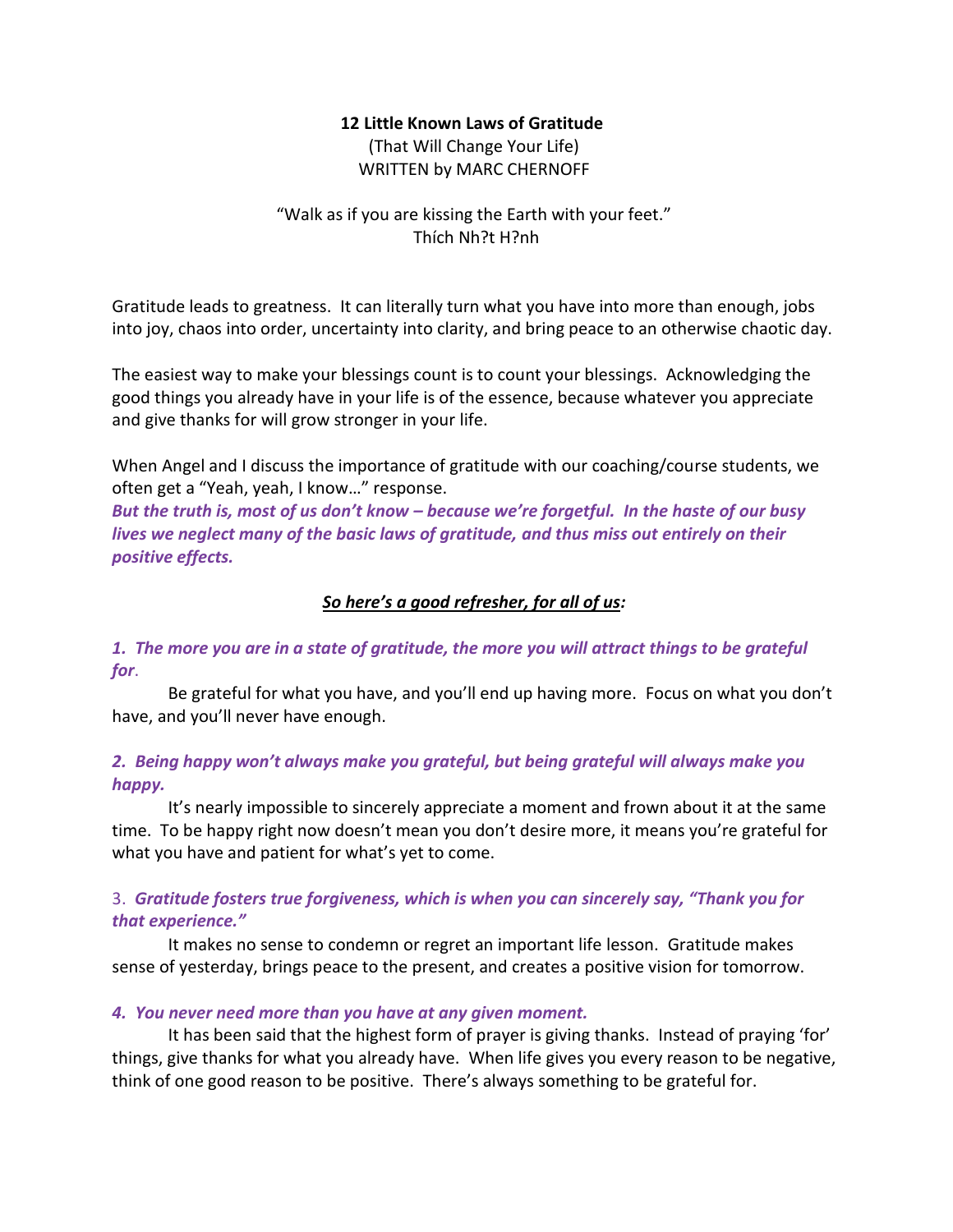#### **5. Gratitude is all-inclusive.**

Good days give you happiness and bad days give you wisdom. Both are essential. Because all things have contributed to your advancement, you must include all things in your gratitude. This is especially true of your relationships. We meet no ordinary people in our lives; if you give them a chance, everyone has something important to teach you.

#### *6. What you have to be grateful for in the present changes.*

Be grateful for all you have now, because you honestly never know what will happen next. What you have will eventually be what you had. Life changes every single day, and your blessings will gradually change along with it.

#### *7. A grateful mind never takes things for granted.*

What separates privilege from entitlement is gratitude. The circumstance (or person) you take for granted today may turn out to be the only one you need tomorrow.

### *8. As you express your gratitude, you must not forget that the highest appreciation is not to simply utter words, but to live by them daily.*

What matters most is not what you say, but how you live. Don't just say it, show it. Don't just promise it, prove it.

#### *9. Gratitude includes giving back.*

In the hustle of everyday life we hardly realize how much more we receive than give, and life cannot be rich without such gratitude. It is so easy to overestimate the importance of our own achievements compared with what we owe to the aid of others.

#### *10. The highest tribute to the people and circumstances you've lost is not grief but gratitude.*

Just because something didn't last forever, doesn't mean it wasn't the greatest gift imaginable. Be thankful that your paths crossed and that you got the chance to experience something wonderful.

#### *11. To be truly grateful, you must be truly present.*

Count the blessings in your life, and start with the breath you're taking right now. We often forget that the greatest miracle is not to walk on water; the greatest miracle is to walk on this green earth, dwelling deeply in the present moment, appreciating it and feeling completely alive.

#### *12. Letting go of control multiplies the potential for gratitude.*

Sometimes we put too much weight into trying to control every tiny aspect of our lives that we completely miss the forest for the trees.Learn to let go, relax a bit and ride the path that life takes you sometimes. Try something new, be fearless, but above all else, do your best and be OK with it. Clearing yourself of needless expectations lets you truly experience the unexpected. And the greatest joys in life are often the unexpected surprises and opportunities you never anticipated.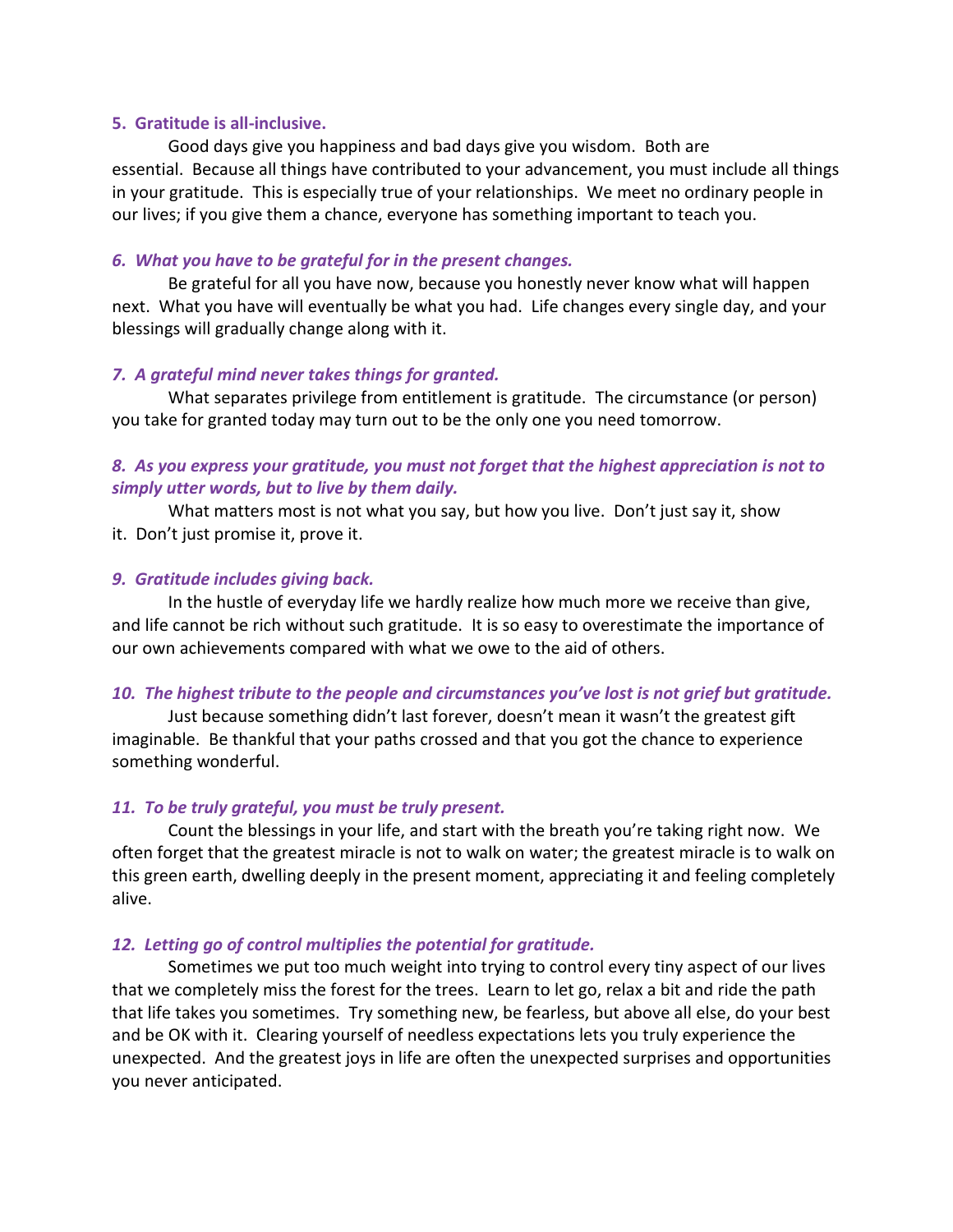## **Afterthoughts**

As I'm wrapping up this short post I'm reminded of something my grandmother always used to say when I was growing up:

*"Life should be lived with a little more GRATITUDE and a little less ATTITUDE."*

Honestly, that's what I strive for on a daily basis. And I'd be honored if you'd join.

Let's consider how fortunate we are – let's consider it every day. The more we count our blessings, the more blessings there will be to count.

*The Ida B. Wells Athletic Department is committed to supporting our student-athletes to thrive in the classroom, promoting character, fostering healthy competition, and building bridges in our community.*

**The Ida B. Wells Athletic Department would like to thank the following sponsors for all of their support-**